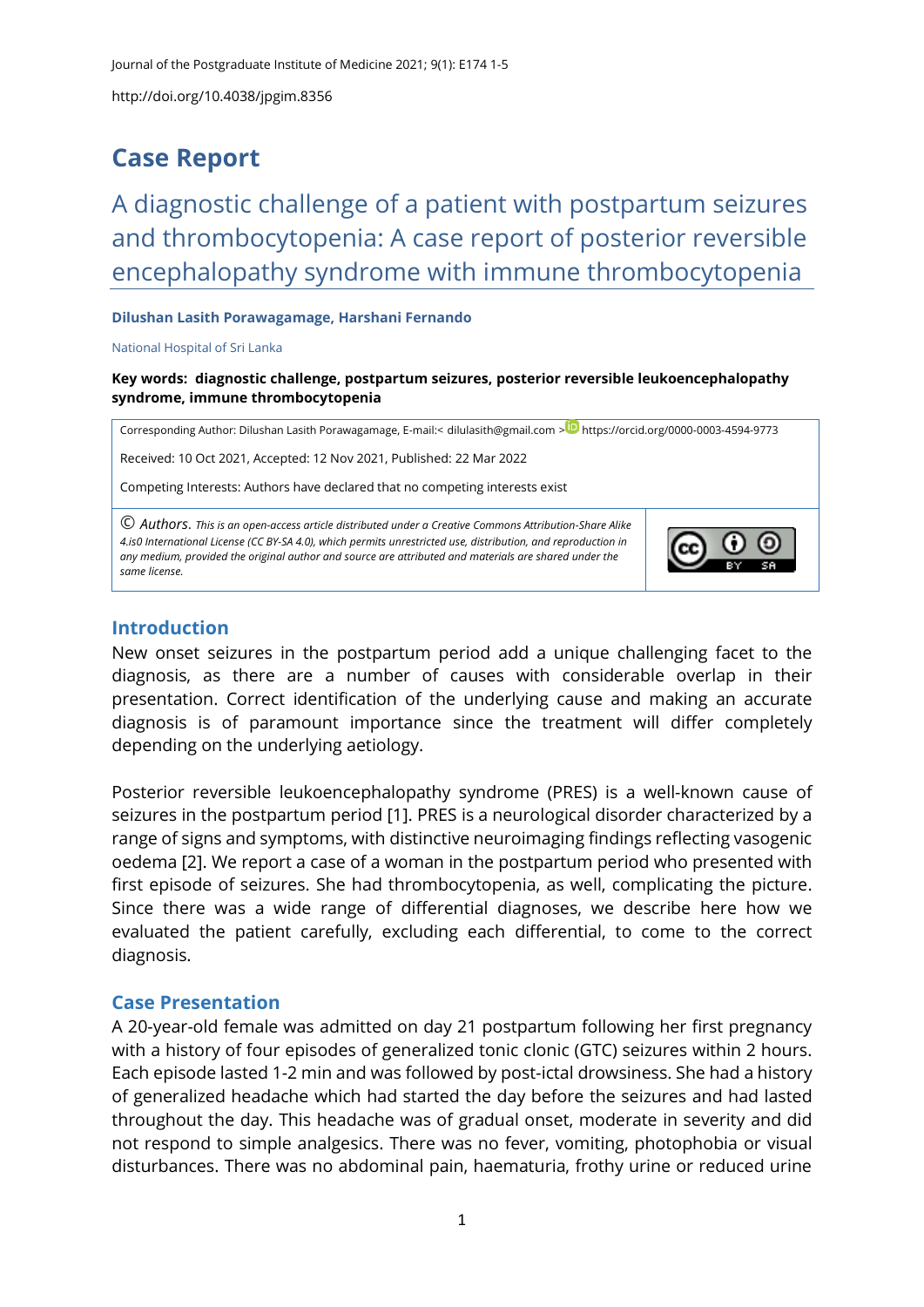output. There was no history of head trauma. There was no history of photosensitive skin rash, oral ulcers, alopecia or joint pain. There was no past history of blood transfusion, intravenous drug abuse or sexual promiscuity.

She had a past history of bleeding tendency with an episode of prolonged bleeding following dental extraction at the age of 12 years. However, there was no history of muscle haematoma or haemathrosis. However, she had had menorrhagia for previous four years for which she had not sought medical advice. There was no history of miscarriages or any history suggestive of deep vein thrombosis or pulmonary embolism. Her pregnancy was unplanned with a late booking visit at a period of amenorrhea (POA) of 24 weeks. Her antennal records revealed normal blood pressure throughout the antenatal period. There was no gestational diabetes mellitus or proteinuria. Her full blood count at the first booking visit revealed a haemoglobin of 11.2 g/dl and a platelet count of 18000/cmm. This was managed as for immune thrombocytopaenia. However prednisolone was not given. She had defaulted on follow up. She underwent an emergency caesarean section with platelet transfusion at a POA of 36 weeks due to fetal distress and delivered a healthy baby.

On examination, she was afebrile, drowsy with a Glasgow coma scale (GCS) of 14/15, conscious and oriented. There were two ecchymotic patches on her left arm. There was no alopecia, oral ulcers, joint swelling or ankle oedema. Neurological examination revealed bilateral equal and reactive pupils. Her fundi were normal. Cranial nerves and cerebellar examination was normal. Upper and lower limb examination was normal including normal reflexes and a flexor plantar response. Her pulse rate was 86 bpm with a blood pressure of 140/90 mmHg. There were no cardiac murmurs. The respiratory system and abdominal examinations were normal.

Her full blood count on admission showed a total white blood cell count of 13 x 10<sup>3</sup>/cmm, haemoglobin 11g/dl and platelet 43  $\times$  10<sup>3</sup>/cmm. Blood picture revealed isolated thrombocytopaenia with large platelets, suggestive of thrombocytopaenia due to peripheral sequestration or destruction. No evidence of microangiopathic haemolytic anemia (MAHA) was seen. Her serum creatinine was 0.9 mg/dl. The urine full report (UFR) showed albuminuria without pus cells or red cells. The 24-hour urinary protein was 50mg/mmol (>30mg/mmol). Her C-reactive protein level (CRP) was 10 and erythrocyte sedimentation rate (ESR) was 15mm per hour. Serum electrolytes, including ionized calcium and magnesium, were normal. Her liver function tests and coagulation profile were normal.

The cerebrospinal fluid (CSF) full report showed a protein level of 0.45g/l, without cells. CSF sugar was 80mg/dl (RBS 108mg/dl). CSF Gram stain was negative for organisms and CSF culture failed to grow any organism. The electroencephalogram (EEG) showed bilateral delta slow complexes suggestive of generalized brain dysfunction with increased seizure predisposition. Her magnetic resonance imaging scan (MRI) of the brain revealed a T2 FLAIR high signal areas in the bilateral occipital lobes involving the lingual gyrus, cuneus, calcarine sulcus. T2 FLAIR high signal areas were also noted in the left superior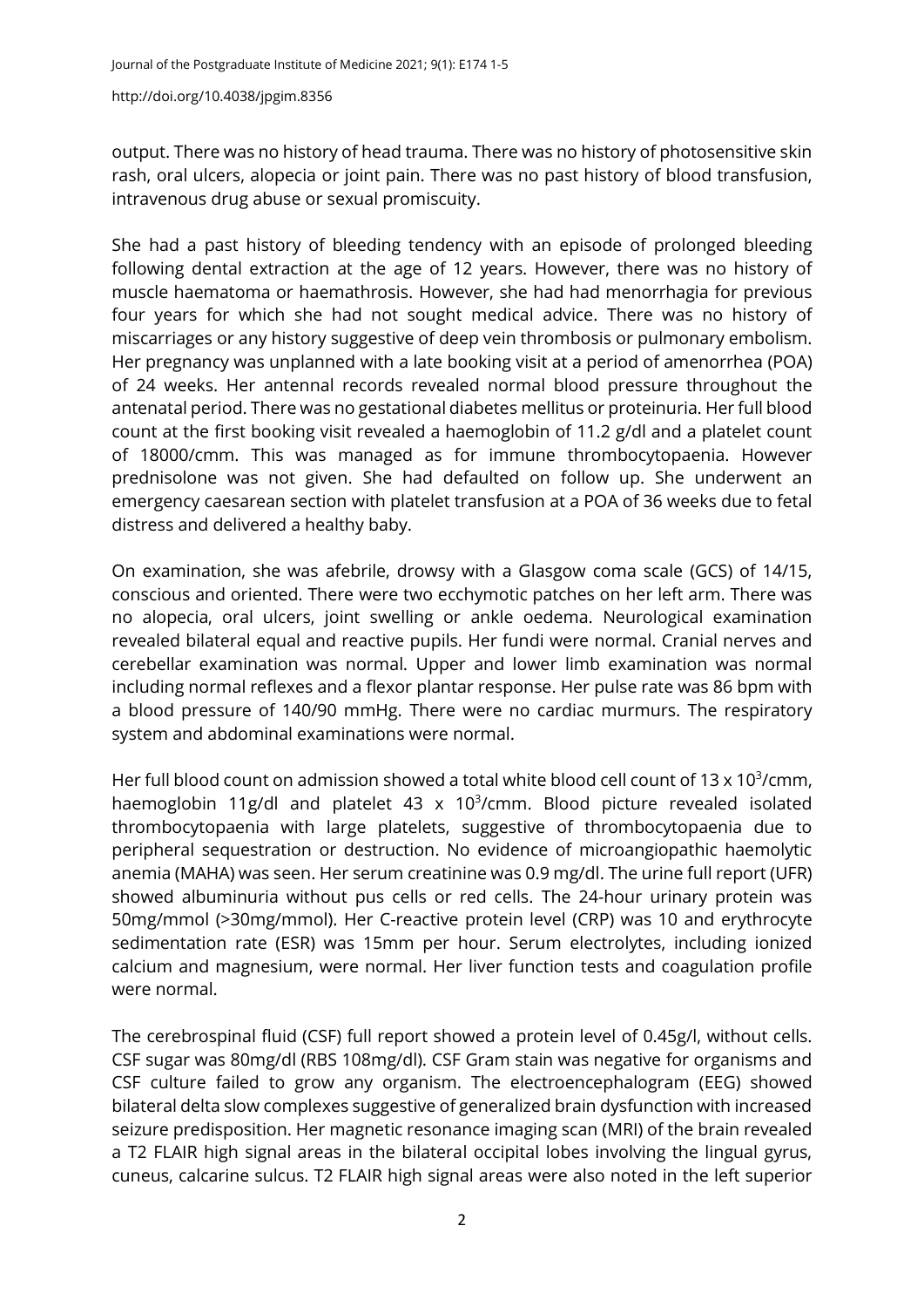parietal and angular gyrus. The appearance was suggestive of posterior reversible encephalopathy syndrome (PRES).



Figure: - T2 FLAIR high signal areas in bilateral occipital lobes involving the lingual gyrus, cuneus and calcarine sulcus.

She was evaluated for any underlying autoimmune disorder and the antinuclear antibody (ANA) was positive at a titre of 1/160. However anti-Ds DNA antibody and extractable nuclear panel involving Anti Ro and Anti La were negative. C3 and C4 levels were normal. Antiphospholipid antibody was negative. Hepatitis and HIV screening were negative.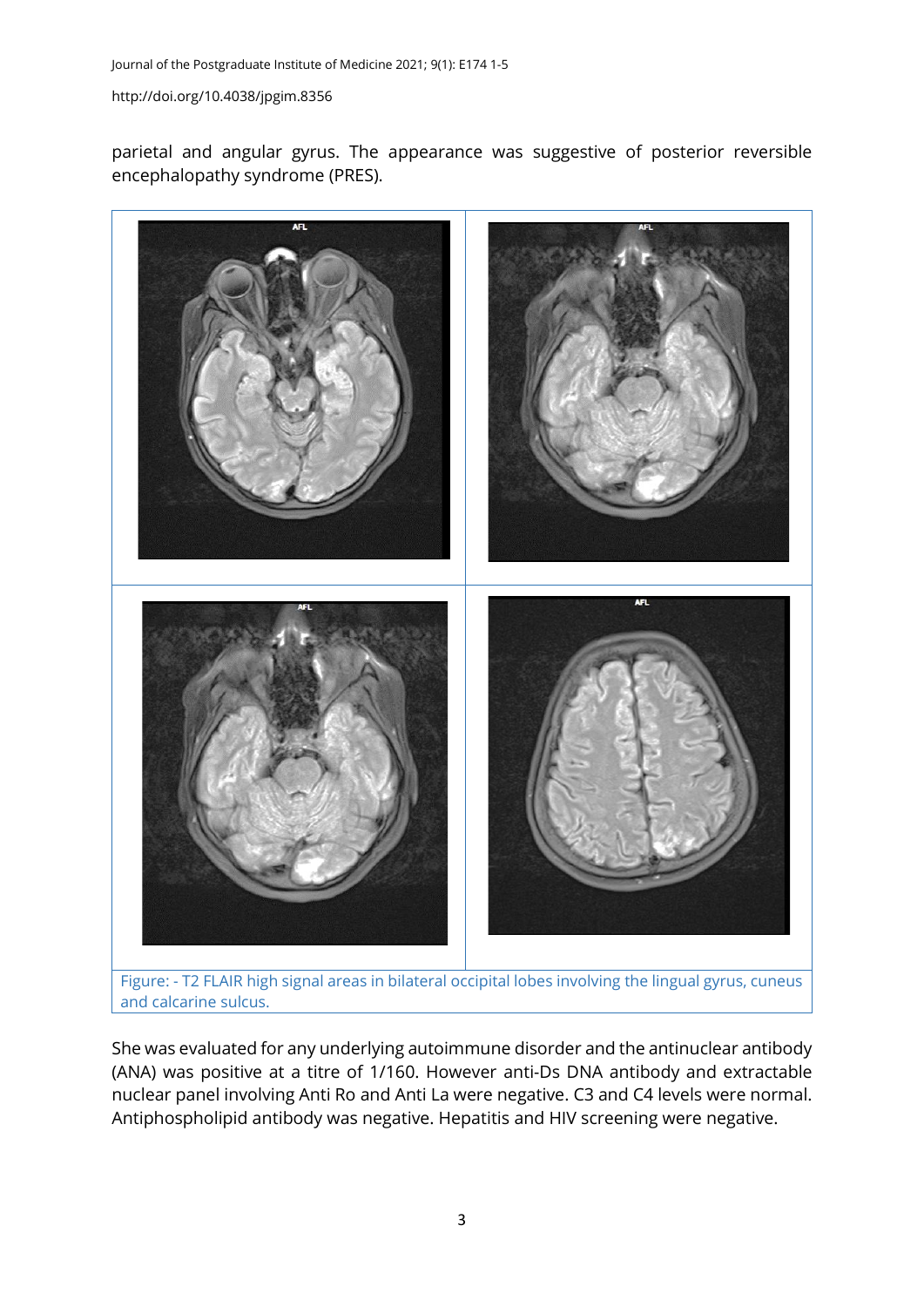After extensive evaluation, a final diagnosis of postpartum eclampsia with posterior reversible encephalopathy syndrome and underlying Immune thrombocytopaenic purpura was made.

### **Discussion**

When our patient presented with postpartum GTC seizures with a past history of thrombocytopaenia, there was a wide range of differential diagnoses including immune thrombocytopaenic pupura (ITP) with intracranial haemorrhage (ICH), postpartum eclampsia, thrombotic thrombocytopenic purpura, previously undiagnosed systemic lupus erythematosus (SLE) with cerebral lupus, antiphospholipid antibody syndrome (APLS) with cerebral venous sinus thrombosis, reversible cerebral vasoconstriction syndrome or posterior reversible encephalopathy syndrome.

Since the blood pressure was marginally elevated with proteinuria, we considered eclampsia as our first differential diagnosis. To exclude ICH on a background of ITP, we proceeded with non-contrast imaging of the brain which turned out to be normal. As there was a low platelet count, APLS which carries a thrombosis risk needed to be considered. In addition, cerebral venous sinus thrombosis is known to occur during the postpartum period [\[3\]](#page-4-2). Reversible cerebral vasoconstriction syndrome (RCVS) is considered was an important differential diagnosis as RCVS is commonly associated with pregnancy. There is a significant overlap of clinical and radiological features in RCVS and PRES [\[4\]](#page-4-3). However, RCVS usually manifests with sudden attacks of severe headache which are described as thunder cap headaches defined as "any severe headache peaking within 1 min" [\[5\]](#page-4-4). But our patient demonstrated only a typical headache gradual in onset and diffuse in nature which is described in PRES. This is generally characterized by gradual in onset and diffuse headache [\[6\]](#page-4-5). An angiogram may help to diagnose RCVS as there will be segmental narrowing and dilatation of large and medium cerebral arteries [\[5\]](#page-4-4).

Since PRES is associated with eclampsia, we proceed with an MRI of the brain. The typical findings on MRI are symmetrical white matter oedema in the posterior cerebral hemispheres, particularly in the parieto-occipital region. This was observed in our patient.

Our patient had concurrent ITP. Thrombocytopaenia is of concern as certain conditions which causes postpartum seizures can also have thrombocytopaenia. They are thrombotic thrombocytopenia purpura, APLS and meningococcal sepsis. The blood picture is important to differentiate them. A diagnosis of primary immune thrombocytopaenia is made in the absence of any underlying cause of the thrombocytopaenia. Autoimmune mediated thrombocytopaenia is commonly associated with connective tissue diseases. In those patients ANA may be positive.

However, there is a subset of patients with primary immune thrombocytopaenia patients who have positive ANA but do not meet the classification criteria for any connective tissue diseases or undifferentiated connective tissue diseases. A retrospective study carried out by Yuan Liu et al. studying 226 patients with primary immune thrombocytopenia between 2012 and 2015 revealed that 51.7% of them had a positive ANA. However, most of these